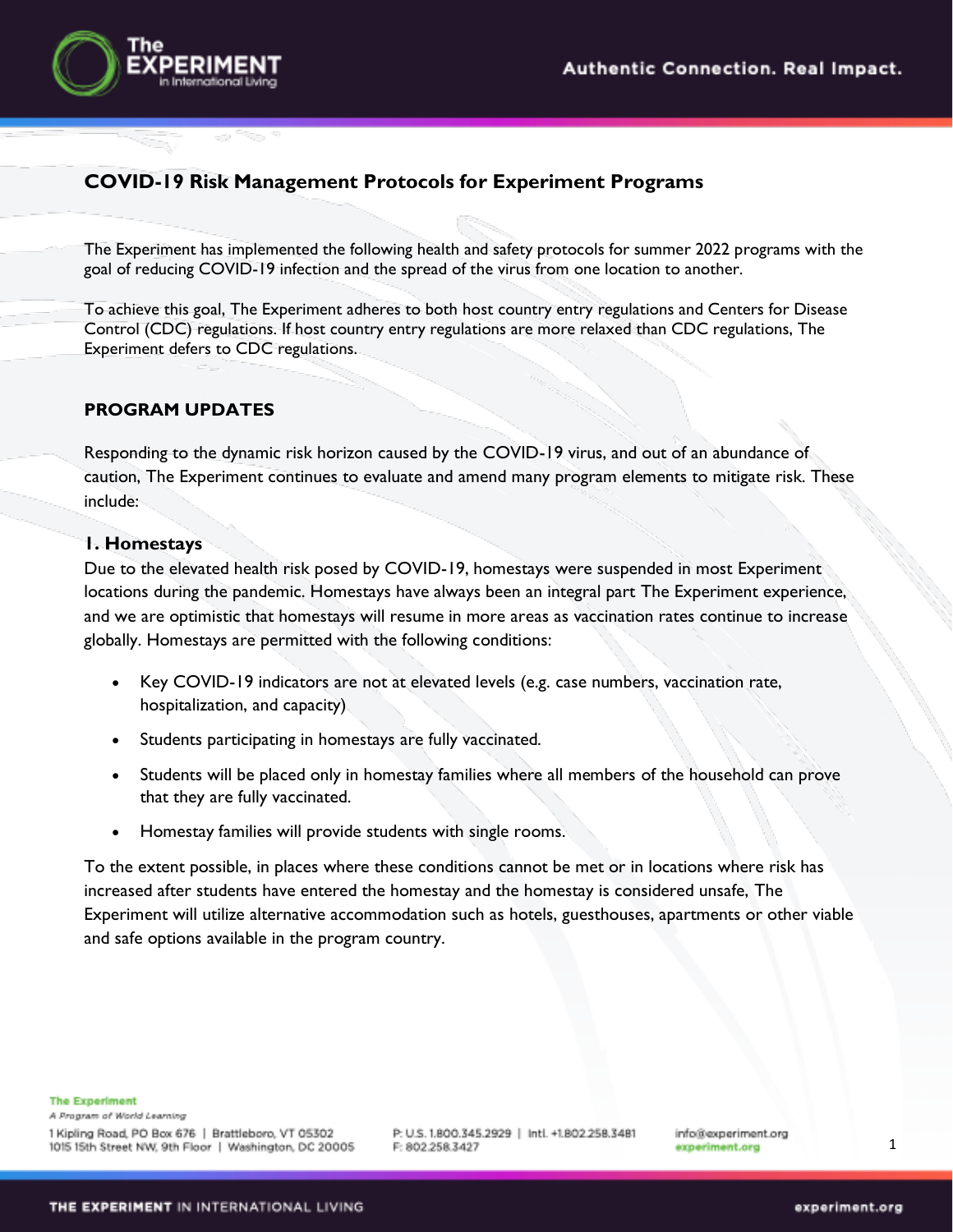# **2. International Excursions**

*The Experiment defines "international excursion" as a student educational trip planned and led by The Experiment outside of the host country.*

Due to the elevated health risk posed by COVID-19, international excursions were suspended in most locations during the pandemic. However, with continued increases in vaccination rates globally, more countries are opening borders and easing entry requirements for international travelers.

The Experiment will resume international excursion opportunities under the following conditions:

- Key COVID-19 indicators in the excursion country are not at elevated levels (e.g. case numbers, vaccination rate, hospitalization, and capacity).
- There are no prohibitive entry requirements for the international excursion location (e.g. borders are open, testing is readily available, and there is not a long quarantine requirement).
- There are no prohibitive movement restrictions in place within the host country (e.g. limited mobility allowed that would prevent program activities from occurring).
- Following the international excursion, students will be required to obtain a viral PCR test 3-5 days upon return to the program base country (unless students have been tested within a day of departure from the international excursion country.) The Experiment will arrange and pay for this test.

In places where these conditions cannot be met, The Experiment will replace the international excursion with in-country excursions that have similar learning outcomes.

# **3. Vaccinations**

# **The Experiment requires students to be fully vaccinated against COVID-19 prior to the start of their program.**

The Experiment understands that there are legitimate reasons why students may not be vaccinated against COVID-19. We provide the opportunity to petition for an exemption to our vaccination requirement on the grounds of medical reasons, sincerely held religious beliefs, or vaccine unavailability. Petitions will be reviewed by The Experiment's Risk Assessment Committee as long as they do not present undue hardship and/or pose a direct threat to the health and safety of the requesting student or to other members of our programs.

Given the increase of COVID variants resulting in changes to entry requirements from countries around the world, and varying definitions of how countries define "fully vaccinated," **The Experiment is strongly recommending that all eligible participants receive a COVID-19 booster shot** prior to the start of the program. Data from clinical trials has shown that a booster shot can increase the immune response and help prevent COVID-19 symptoms. Additional information about booster shots can be found on the [Center for Disease Control's website](https://www.cdc.gov/coronavirus/2019-ncov/vaccines/booster-shot.html).



 $\mathfrak{p}$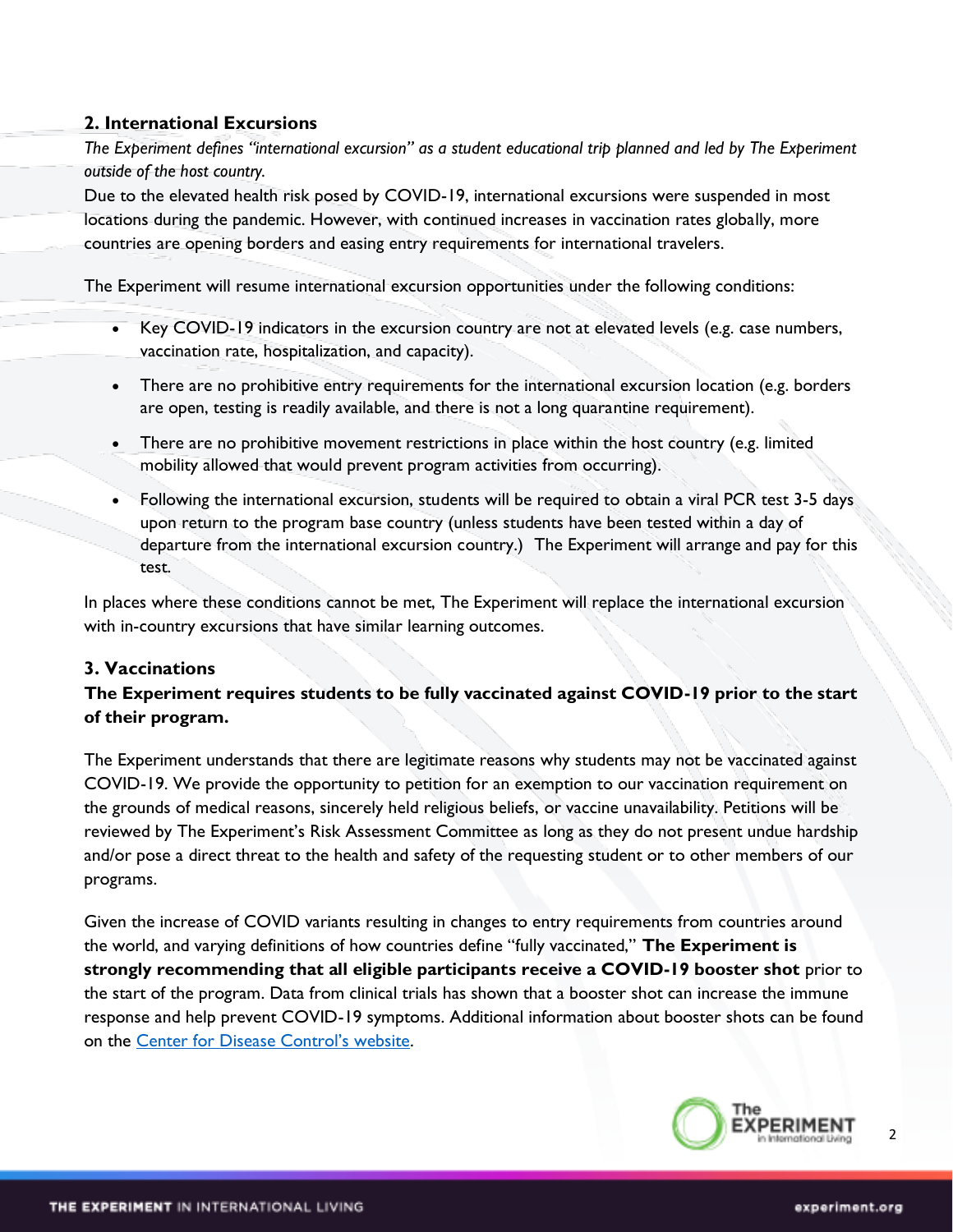Recognizing that COVID-19 vaccines may not be available in many global locations, The Experiment strongly encourages—but is not requiring at this time—all in-country program faculty and staff to be fully vaccinated against COVID-19. The Experiment does require that all Group Leaders be fully vaccinated against COVID-19.

### **4. Masks**

[The CDC recommends wearing a well-fitted mask](https://www.cdc.gov/coronavirus/2019-ncov/prevent-getting-sick/about-face-coverings.html) to help prevent severe illness and reduce the potential for strain on healthcare systems. Consistent with this recommendation, and to provide maximum protection from COVID variants and prevent possible spread to others, **The Experiment requires that all participants, regardless of vaccination status, wear a mask in public indoor settings and anywhere else required by local laws, regulations, and guidance.**

# **5. Tests & Quarantine**

#### **Before Departure to Host Country**

- **Unvaccinated** students must take a viral PCR test 1 3 days prior to departure, or in some cases prior to arrival (based on the specific requirements of the host country). Students who test negative should present the test result to airport officials. Students who test positive may not travel.
- **Vaccinated** students do not need to obtain a viral PCR test prior to departure (unless required by the host country or when The Experiment deems it necessary).

#### **Upon Arrival to Host Country**

- **Unvaccinated** students must quarantine after arrival for 7 days with receipt of a negative test (taken between day 3-5 of quarantine) **OR** must quarantine for 10 days if no test is administered. Quarantine requires remaining in a specific room separate from other non-exposed people.
- **Vaccinated** students do not need to quarantine upon arrival (unless required by the host country or when The Experiment deems it necessary).
- **Both unvaccinated & vaccinated** students must obtain a viral PCR test 3-5 days after arrival (The Experiment will arrange and pay for this test).

#### **6. Transportation**

The Experiment supports CDC recommendations to mitigate COVID-19 risk in transportation settings, to include: a) Wear masks, maintain physical distance, avoid touching surfaces, and practice hand hygiene; b) Refrain from eating or drinking; c) With regards to the driver, maintain physical distance and request ventilation improvements as needed.



3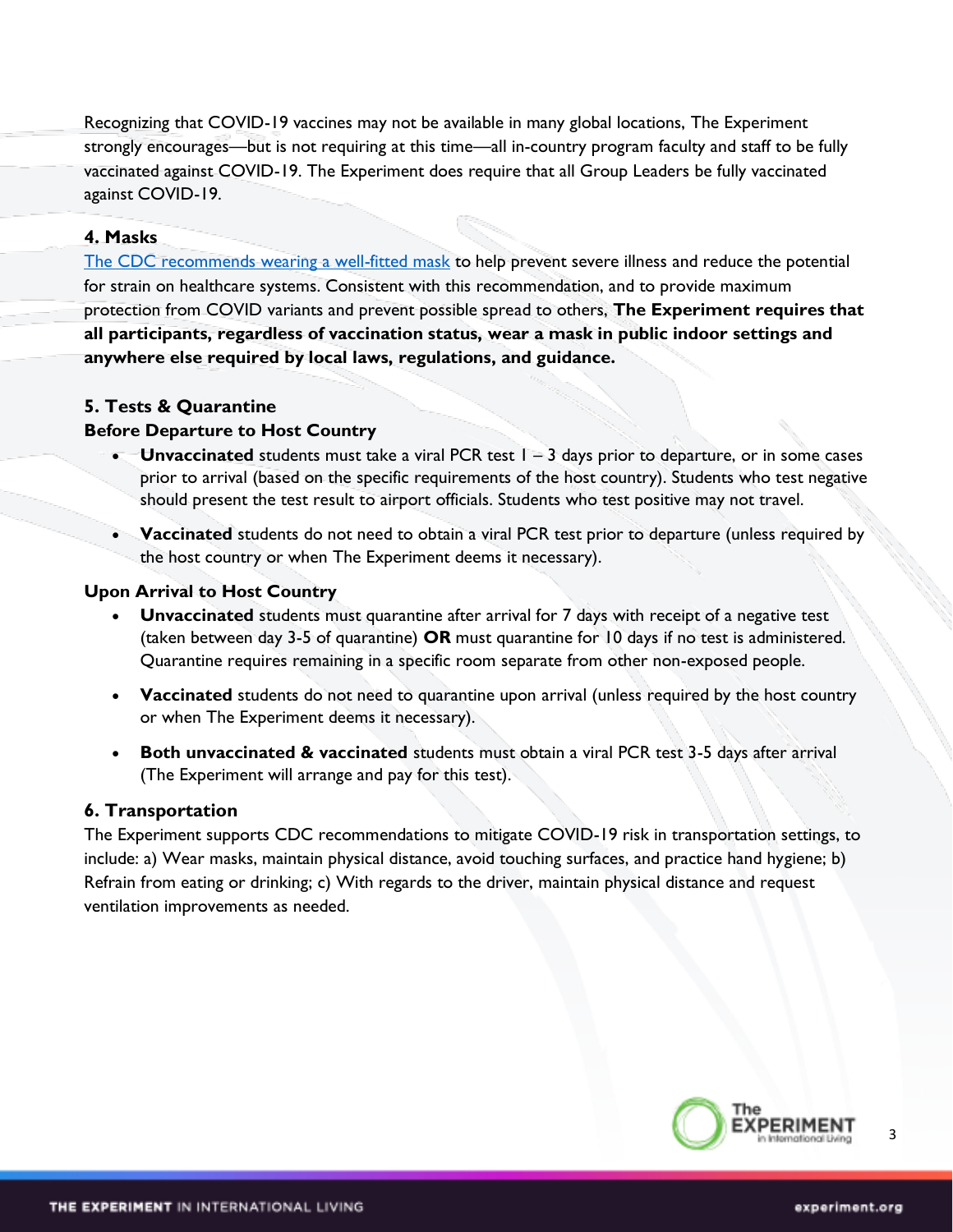# **COVID RESPONSE PROTOCOL**

**Quarantine guidelines should be followed** when an individual may have been exposed to the virus and may or may not have been infected.

**Isolation guidelines should be followed** when an individual is sick or when that person has been infected with the virus, even if they are non-symptomatic.

# **I. Exposure**

**a. Who does not need to quarantine.** Students who have a known exposure to someone with suspected or confirmed COVID-19 do not need to quarantine if they have received all recommended vaccine doses (or have tested positive for COVID-19 through a viral test within the previous 90 days and subsequently recovered and remain non-symptomatic). However, students should wear a well-fitting mask around others for 10 days from the "date of last close contact" (the date of last close contact is considered day 0) and should get tested at least five days after the date of last close contact. In turn, if participants test positive or develop COVID-19 symptoms, they should follow the recommendations in the Isolation section below.

**b. Who should quarantine.** Students who have a known exposure to someone with suspected or confirmed COVID-19 should quarantine if they are in one of the following groups:

Are unvaccinated or have not completed a primary vaccine series.

**c. What to do for quarantine.** Stay inside housing accommodations and away from other people for at least five full days (day 0 through day 5) after the date of last close contact. The date of last close contact is considered day 0. Participants should also:

- Wear a well-fitting mask when around others at home.
- For 10 days after the date of last close contact watch for fever (100.4 degrees F or greater) and [other COVID-19 symptoms.](https://www.cdc.gov/coronavirus/2019-ncov/symptoms-testing/symptoms.html)
- If symptoms develop, get tested immediately and isolate (see below) until test results are returned. If the test result is positive, continue to follow isolation recommendations. If negative, participants can leave housing accommodations, but should continue masking when around others at home and in public until 10 days after the date of last close contact.
- If symptoms do not develop, get tested at least five days after the date of last close contact.

# **2. Positive Test or Symptomatic**

If a person tests positive and/or is experiencing symptoms consistent with COVID-19, regardless of their vaccination status, The Experiment follows these CDC guidelines:



 $\Delta$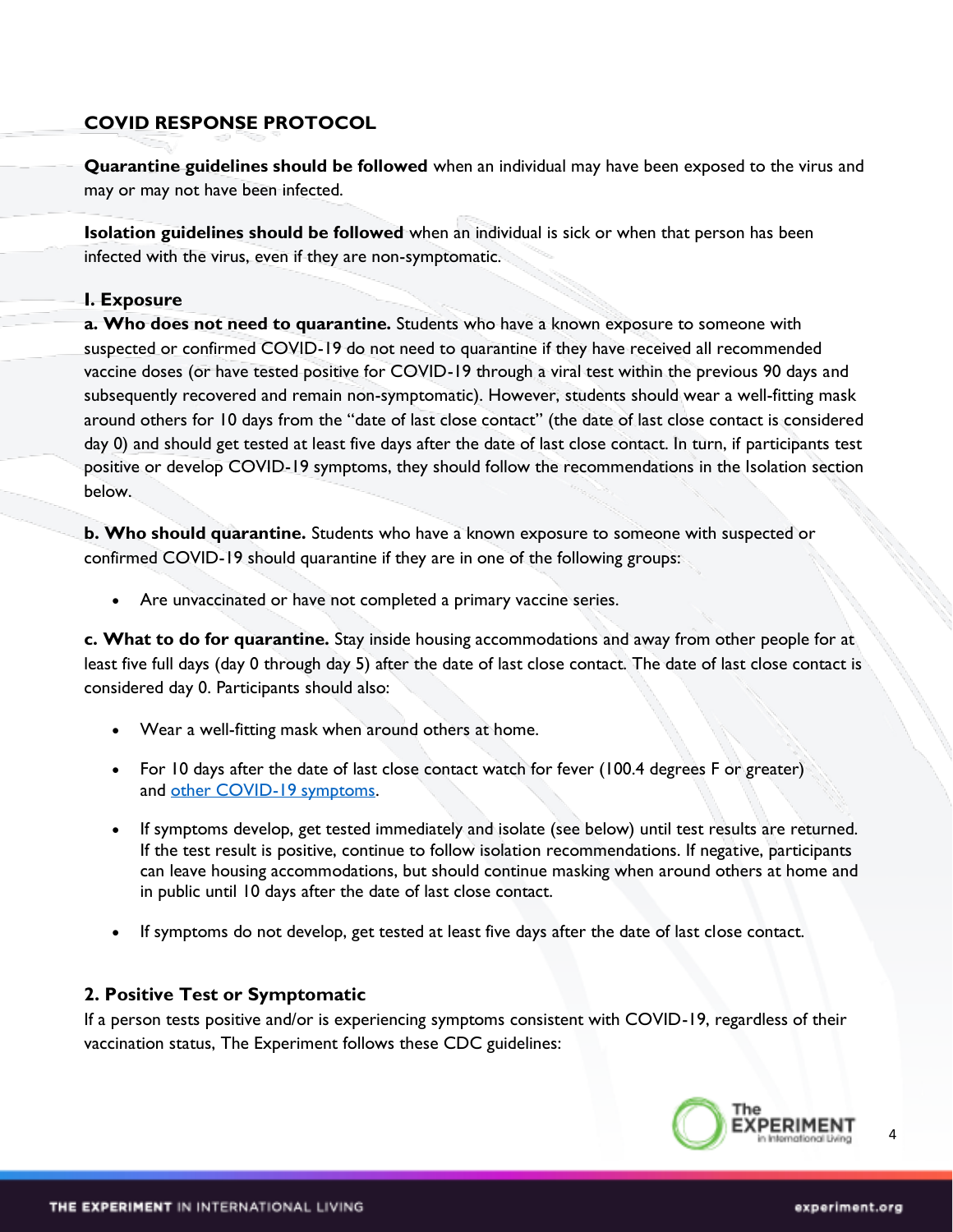**a. Isolate.** Isolation is used to separate people infected with COVID-19 from those who are not infected. Isolation means staying home in a specific room and separating from other people for at least five full days (day 0 is the first day of symptoms or the date of the positive viral test for non-symptomatic individuals). Those in isolation should:

- Monitor their symptoms. If participants have an [emergency warning sign,](https://www.cdc.gov/coronavirus/2019-ncov/symptoms-testing/symptoms.html#emergency-medical-attention) they should seek emergency medical care immediately.
- Remain in contact with their health care provider
- Stay in a separate room from other household members and use a separate bathroom, if possible.
- Take steps to improve ventilation at home, if possible.
- Don't share personal household items, like cups, towels, and utensils.
- Wear a well-fitting mask when around other people.
- Take care of themselves (e.g. rest and stay hydrated).

**b. Contact Trace.** An infected person can spread COVID-19 starting 48 hours before the person has any symptoms or tests positive. By letting one's close contacts know they may have been exposed to COVID, they are helping to protect everyone. The CDC defines close contact as someone who was within 6 feet of an infected person for a cumulative total of 15 minutes or more over a 24-hour period starting from two days before illness onset (or, for asymptomatic patients, two days prior to test specimen collection) until the time the patient is isolated.

**c. Ending Isolation.** People who had COVID-19 and were symptomatic may be around others after: a) five full days of isolation (day 0 is the first day symptoms appeared), and b) 24 hours with no fever (without using fever-reducing medications), and c) other symptoms of COVID-19 are improving. These individuals should continue to mask around others at home and in public until day 10 (day 6 through day 10).

• If an individual who was symptomatic would like to test prior to ending isolation, the best approach is to use an [antigen test](https://www.cdc.gov/coronavirus/2019-ncov/hcp/testing-overview.html) toward the end of day 5. Obtain a test only if fever-free for 24 hours without the use of fever-reducing medication and other symptoms have improved. If the test result is positive, the person must continue to isolate until day 10. If negative, end isolation, but continue to mask around others at home and in public until day 10.

People who had COVID-19 but were non-symptomatic—and continue to have no symptoms—may be around others after five full days of isolation (day 0 is the date the test was conducted). However, these individuals should continue to mask around others at home and in public until day 10 (day 6 through day 10). Furthermore, if symptoms develop after testing positive, the five-day isolation period should start over (day 0 would be the first day of symptoms).



5